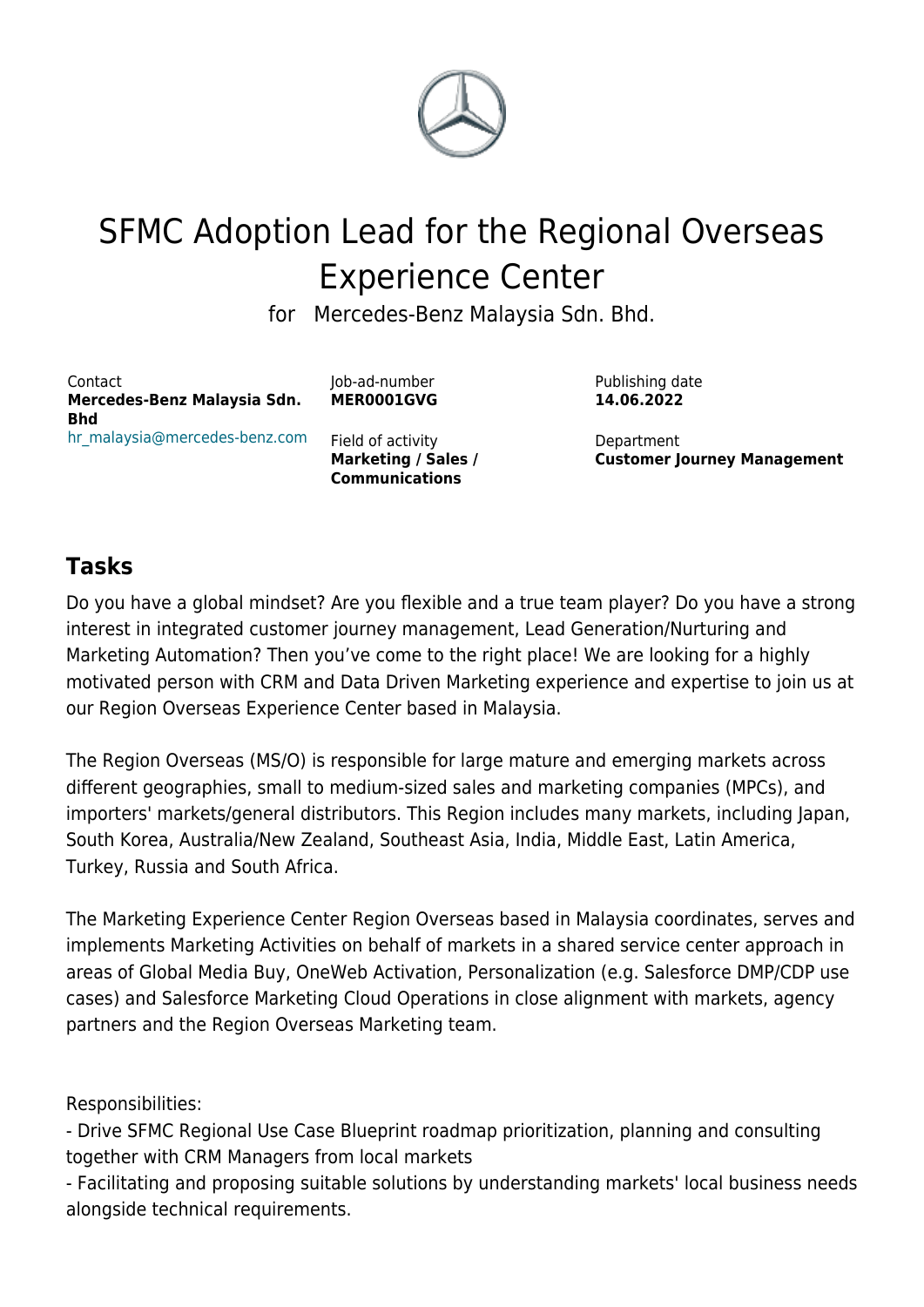- Collaborate with markets to optimize the customer journey & strategies in order to to ensure an optimized SFMC solution implementation.

- Track the rollout progress of local markets as well as regional customer journeys

- Define key use cases and compile markets' requests, demands and needs.

- Moderate workshops & briefings with the markets, providing consultancy and general guidance.

- Understand Regional Use Cases Blueprints and requirements, and be able to implement them into journeys in the SFMC Journey Builder.

- Be the main lead and single point of contact among markets and development teams in order to ensure a smooth rollout of customer journeys.

- Understand and define the key requirements for Data Model definition and creation of Data Extensions.

- Manage, own and ensure the implementation of defined policies, processes, standards, and procedures related to SFMC by the markets as well as at the regional level.

- Provide technical leadership in overall optimization tasks / development of SFMC (i.e Package Manager, dynamic content, AB testing & etc)

- Collaborate and consult different key regional team as well as stakeholders from different streams (OneWeb/DMP, Interaction Studio, Social & etc).

- Have an agile project management mindset, design-thinking capability, user-centric, and empiricism aiming to accelerate results

- Drive and own all projects' reporting, including key metrics, tracking tools, dashboards, and optimization proposals.

We offer:

- A competitive package within a leading global company.

- A flexible and agile work environment with interdisciplinary teams and projects.
- A challenging and complex environment with room for growth and learning.
- Creative freedom and short decision-making paths.

## **Qualifications**

Specific Knowledge and Skills

- Qualifications:

- Minimum 5+ years' experience in leading implementing integrated solutions including marketing automation platform to adopt and rollout use cases and customer journeys, integration services and other SFMC ecosystem technologies.

- Salesforce Marketing Cloud Consultant Certifications or Salesforce Marketing Cloud Administrator.

- Bachelor degree in Computer Science or a related discipline

- Multi-vendor experience working with multiple markets /projects while ensuring deliverables are met within the timeline.

- Well verse in SQL for SFMC segmentation.
- Strong experience in the architecture/engineering, implementation, and maintenance of